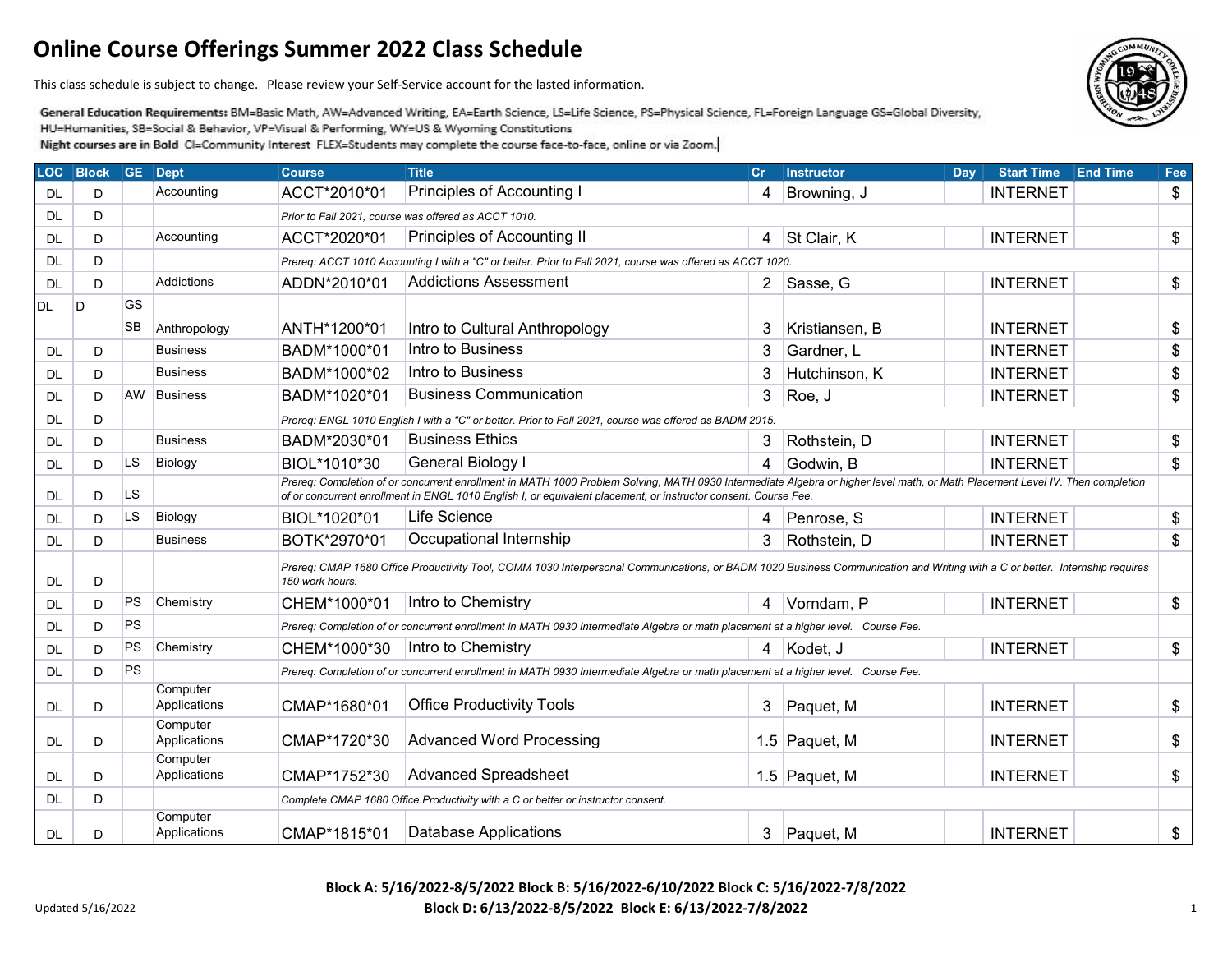This class schedule is subject to change. Please review your Self-Service account for the lasted information.

General Education Requirements: BM=Basic Math, AW=Advanced Writing, EA=Earth Science, LS=Life Science, PS=Physical Science, FL=Foreign Language GS=Global Diversity, HU=Humanities, SB=Social & Behavior, VP=Visual & Performing, WY=US & Wyoming Constitutions

Night courses are in Bold CI=Community Interest FLEX=Students may complete the course face-to-face, online or via Zoom.

| <b>LOC</b> | <b>Block GE Dept</b> |           |                                  | <b>Course</b>                                    | <b>Title</b>                                                                                                                                                        | cr  | <b>Instructor</b> | Day | <b>Start Time</b> | <b>End Time</b> | Fee |
|------------|----------------------|-----------|----------------------------------|--------------------------------------------------|---------------------------------------------------------------------------------------------------------------------------------------------------------------------|-----|-------------------|-----|-------------------|-----------------|-----|
|            |                      |           | Computer                         |                                                  |                                                                                                                                                                     |     |                   |     |                   |                 |     |
| DL.        | D                    |           | Applications                     | CMAP*1826*30                                     | <b>Advanced Presentation</b>                                                                                                                                        | 1.5 | Paquet, M         |     | <b>INTERNET</b>   |                 | \$  |
| DL         | Α                    |           | Counseling                       | CNSL*2300*01                                     | <b>Counseling Skills</b>                                                                                                                                            | 3   | Goodrich-Premo, E |     | <b>INTERNET</b>   |                 | \$  |
| DL.        | A                    |           |                                  |                                                  | CNSL 2300 crosslisted with CRMJ 2300 and SOC 2300 Counseling Skills. Prereq: Completion of English 1010 or enrollment in ENGL 1010 English I or instructor consent. |     |                   |     |                   |                 |     |
| DL         | Α                    |           | Counseling                       | CNSL*2470*01                                     | <b>Practicum in Human Services</b>                                                                                                                                  | 3   | Goodrich-Premo, E |     | <b>INTERNET</b>   |                 | \$  |
| DL         | D                    | <b>HU</b> | Communications                   | COMM*2010*02                                     | <b>Public Speaking</b>                                                                                                                                              | 3   | Schilling, S      |     | <b>INTERNET</b>   |                 | \$  |
| DL         | D                    | HU        |                                  |                                                  | Prereq: ENGL 1010 English I with a grade of C or better                                                                                                             |     |                   |     |                   |                 |     |
| DL.        | A                    |           | <b>Criminal Justice</b>          | CRMJ*2300*01                                     | <b>Counseling Skills</b>                                                                                                                                            | 3   | Goodrich-Premo, E |     | <b>INTERNET</b>   |                 | \$  |
| <b>DL</b>  | Α                    |           |                                  |                                                  | CRMJ 2300 crosslisted with CNSL 2300 and SOC 2300 Counseling Skills. Prereq: Completion of English 1010 or enrollment in ENGL 1010 English I or instructor consent. |     |                   |     |                   |                 |     |
| DL         | D                    | <b>SB</b> | Economics                        | ECON*1010*01                                     | Macroeconomics                                                                                                                                                      | 3   | Mantey, K         |     | <b>INTERNET</b>   |                 | \$  |
| DL         | D                    | <b>SB</b> | Economics                        | ECON*1020*01                                     | Microeconomics                                                                                                                                                      | 3   | Young, A          |     | <b>INTERNET</b>   |                 | \$  |
| DL         | D                    | <b>BW</b> | English                          | ENGL*1010*01                                     | <b>English Composition I</b>                                                                                                                                        | 3   | Jensen, M         |     | <b>INTERNET</b>   |                 | \$  |
| DL         | D                    | <b>BW</b> |                                  |                                                  | Prereq: Level 3 Reading Placement or "C" or better in ENGL 0700 Integrated Reading & Writing                                                                        |     |                   |     |                   |                 |     |
| DL         | D                    | <b>BW</b> | English                          | ENGL*1010*02                                     | <b>English Composition I</b>                                                                                                                                        | 3   | Jensen, M         |     | <b>INTERNET</b>   |                 | \$  |
| DL.        | D                    | <b>BW</b> |                                  |                                                  | Prereq: Level 3 Reading Placement or "C" or better in ENGL 0700 Integrated Reading & Writing                                                                        |     |                   |     |                   |                 |     |
| DL         | D                    | <b>BW</b> | English                          | ENGL*1010*30                                     | <b>English Composition I</b>                                                                                                                                        | 3   | Finn, M           |     | <b>INTERNET</b>   |                 | \$  |
| DL         | D                    | <b>BW</b> |                                  |                                                  | Prereq: Level 3 Reading Placement or "C" or better in ENGL 0700 Integrated Reading & Writing                                                                        |     |                   |     |                   |                 |     |
| DL         | D                    | <b>BW</b> | English                          | ENGL*1010*31                                     | <b>English Composition I</b>                                                                                                                                        | 3   | Finn, M           |     | <b>INTERNET</b>   |                 | \$  |
| DL         | D                    | <b>BW</b> |                                  |                                                  | Prereq: Level 3 Reading Placement or "C" or better in ENGL 0700 Integrated Reading & Writing                                                                        |     |                   |     |                   |                 |     |
| DL         | D                    | GS        | English                          | ENGL*1080*30                                     | Intro to Women's Studies                                                                                                                                            | 3   | Finn, M           |     | <b>INTERNET</b>   |                 | \$  |
| DL         | D                    | HU        |                                  |                                                  | Prereq: Completion of, or concurrent enrollment in, ENGL 1010 English I, or instructor consent. ENGL 1080 is crosslisted with HUMN 1080, SOC 1080 and WMST 1080.    |     |                   |     |                   |                 |     |
| DL         | D                    | AW        | English                          | ENGL*2030*01                                     | <b>Critical Reading and Writing</b>                                                                                                                                 | 3   | Jensen, M         |     | <b>INTERNET</b>   |                 | \$  |
| DL         | D                    | AW        |                                  |                                                  | Prereq: ENGL 1010 English I with a "C" or better OR instructor consent                                                                                              |     |                   |     |                   |                 |     |
| <b>DL</b>  | D                    |           | Engineering Science   ES*2110*30 |                                                  | <b>Statics</b>                                                                                                                                                      | 3   | Hunter, E         |     | <b>INTERNET</b>   |                 | \$  |
| DL.        | D                    |           |                                  | Prereq: MATH 2200 Calculus I with a C or better  |                                                                                                                                                                     |     |                   |     |                   |                 |     |
| DL.        | D                    |           | Family & Consumer<br>Science     | FCSC*1140*01                                     | <b>Nutrition</b>                                                                                                                                                    |     | 2   Araas, T      |     | <b>INTERNET</b>   |                 | \$  |
|            | D                    |           |                                  |                                                  |                                                                                                                                                                     |     |                   |     |                   |                 |     |
| DL         |                      |           | Family & Consumer                | Prior to Fall 2020, course offered as HOEC 1146. |                                                                                                                                                                     |     |                   |     |                   |                 |     |
| <b>DL</b>  | D                    |           | Science                          | FCSC*1141*01                                     | <b>Principles of Nutrition</b>                                                                                                                                      | 3   | Wattam, B         |     | <b>INTERNET</b>   |                 | \$  |

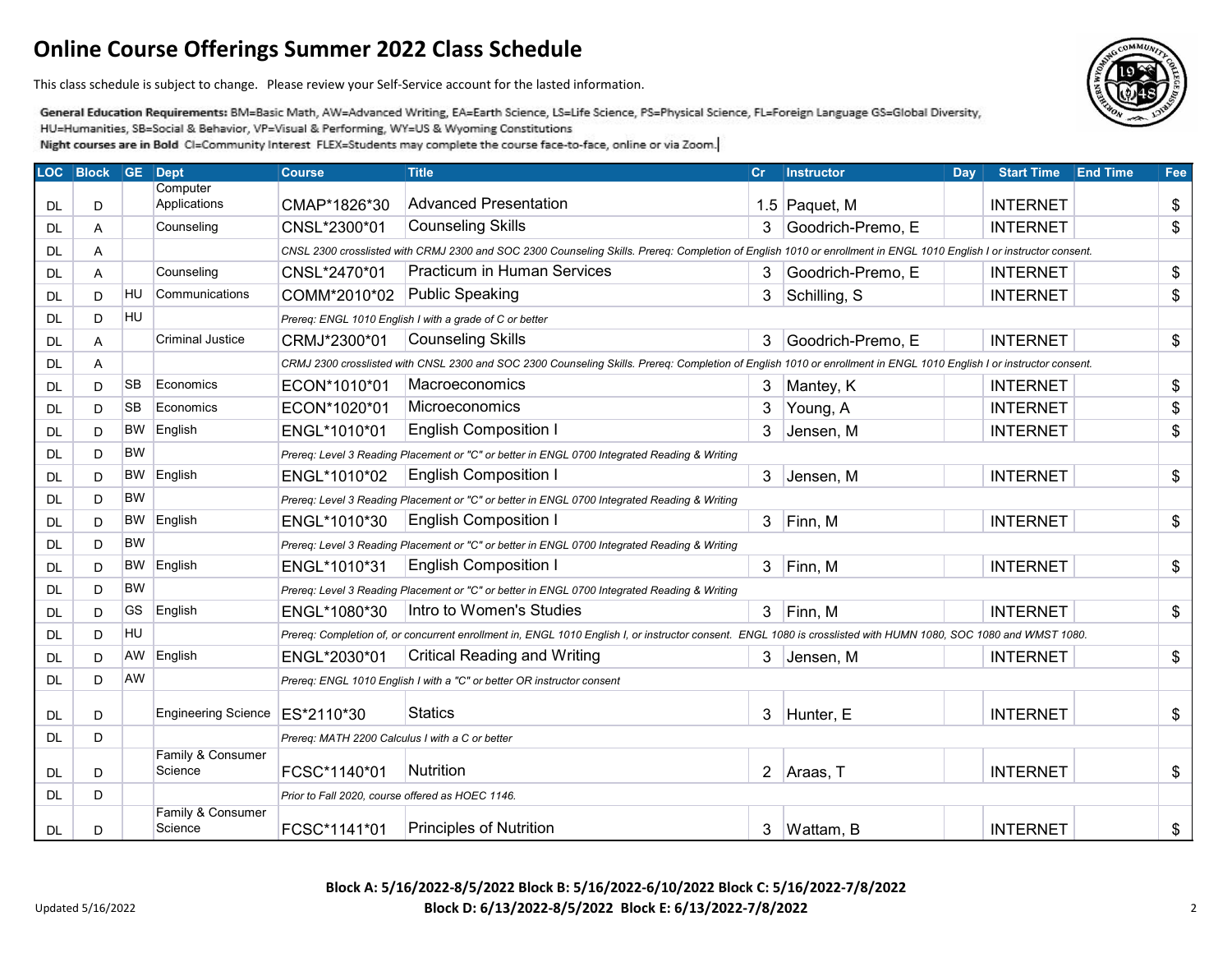This class schedule is subject to change. Please review your Self-Service account for the lasted information.

General Education Requirements: BM=Basic Math, AW=Advanced Writing, EA=Earth Science, LS=Life Science, PS=Physical Science, FL=Foreign Language GS=Global Diversity, HU=Humanities, SB=Social & Behavior, VP=Visual & Performing, WY=US & Wyoming Constitutions

Night courses are in Bold CI=Community Interest FLEX=Students may complete the course face-to-face, online or via Zoom.

| <b>LOC</b> | <b>Block</b> |           | GE Dept                       | <b>Course</b>                                    | <b>Title</b>                                                                                                                                                     | $ c_r $ | <b>Instructor</b>  | Day       | <b>Start Time</b> | <b>End Time</b> | Fee |
|------------|--------------|-----------|-------------------------------|--------------------------------------------------|------------------------------------------------------------------------------------------------------------------------------------------------------------------|---------|--------------------|-----------|-------------------|-----------------|-----|
|            |              |           | Family & Consumer<br>Science  | FCSC*1141*30                                     | Principles of Nutrition                                                                                                                                          |         |                    |           | <b>INTERNET</b>   |                 |     |
| DL         | D            |           |                               |                                                  | <b>Personal Finance</b>                                                                                                                                          | 3       | Ostrander, J       |           |                   |                 | \$  |
| DL         | D            |           | <b>Business</b>               | FIN*1000*01                                      |                                                                                                                                                                  | 3       | Dunneback, D       |           | <b>INTERNET</b>   |                 | \$  |
| DL.        | D            | PS        | Geology                       | GEOL*1100*30                                     | <b>Physical Geology</b>                                                                                                                                          | 4       | Livingston, R      |           | <b>INTERNET</b>   |                 | \$  |
| Flex       | A            | WY        | History                       | HIST*1251*01                                     | <b>Wyoming History</b>                                                                                                                                           | 3       | Ligocki, S         | <b>MW</b> | 5:15 PM           | 6:45 PM         |     |
| Flex       | A            | <b>WY</b> |                               |                                                  | This course is a flex course which may be completed face-to-face, online or via Zoom.                                                                            |         |                    |           |                   |                 |     |
| <b>DL</b>  | Α            | <b>GS</b> | Health & Human<br>Performance | HLED*1006*01                                     | <b>Personal Health</b>                                                                                                                                           | 3       | Layher, S          |           | <b>INTERNET</b>   |                 | \$  |
| <b>DL</b>  | Α            |           | Biology                       | HLTK*1200*01                                     | <b>Medical Terminology</b>                                                                                                                                       | 3       | Karns, J           |           | <b>INTERNET</b>   |                 | \$  |
| <b>DL</b>  | A            |           |                               | Prior to Fall 2020, course offered as BIOL 1050. |                                                                                                                                                                  |         |                    |           |                   |                 |     |
| <b>DL</b>  | D            | <b>GS</b> | Humanities                    | HUMN*1080*30                                     | Intro to Women's Studies                                                                                                                                         | 3       | Finn, M            |           | <b>INTERNET</b>   |                 | \$  |
| <b>DL</b>  | D            | <b>HU</b> |                               |                                                  | Prereq: Completion of, or concurrent enrollment in, ENGL 1010 English I, or instructor consent. HUMN 1080 is crosslisted with ENGL 1080, SOC 1080 and WMST 1080. |         |                    |           |                   |                 |     |
| <b>DL</b>  | D            |           | <b>Business</b>               | IMGT*2400*01                                     | Intro to Information Managemnt                                                                                                                                   | 3       | Banville, D        |           | <b>INTERNET</b>   |                 | \$  |
| DL         | B            |           | <b>Mathematics</b>            | MATH*0900*01                                     | Pre-Algebra Arithmetic                                                                                                                                           | 4       | Araas, J           |           | <b>INTERNET</b>   |                 | \$  |
| <b>DL</b>  | B            |           |                               | Prereq: Math placement Level 1                   |                                                                                                                                                                  |         |                    |           |                   |                 |     |
| DL         | D            |           | Mathematics                   | MATH*0930*01                                     | Intermediate Algebra                                                                                                                                             | 4       | Nichols, J         |           | <b>INTERNET</b>   |                 | \$  |
| <b>DL</b>  | D            |           |                               |                                                  | Prereq: MATH 0900 Pre-Algebra with C or better, math placement Level 3                                                                                           |         |                    |           |                   |                 |     |
| <b>DL</b>  | D            |           | Mathematics                   | MATH*0930*02                                     | Intermediate Algebra                                                                                                                                             | 4       | Cochran, D         |           | <b>INTERNET</b>   |                 |     |
| DL.        | D            |           |                               |                                                  | Prereq: MATH 0900 Pre-Algebra with C or better, math placement Level 3                                                                                           |         |                    |           |                   |                 |     |
| DL         | D            | <b>BM</b> | Mathematics                   | MATH*1000*30                                     | <b>Problem Solving</b>                                                                                                                                           | 3       | Corkins, B         |           | <b>INTERNET</b>   |                 | \$  |
| DL.        | D            | <b>BM</b> |                               |                                                  | Prereq: MATH 0900 Pre-Algebra with C or better, or Math Placement Level III                                                                                      |         |                    |           |                   |                 |     |
| DL.        | D            | BM        | Mathematics                   | MATH*1400*01                                     | College Algebra                                                                                                                                                  | 4       | Walter, J          |           | <b>INTERNET</b>   |                 | \$  |
| <b>DL</b>  | D            | <b>BM</b> |                               |                                                  | Prereq: MATH 0930 Intermediate Algebra with a "C" or better, or Math Placement Level IV                                                                          |         |                    |           |                   |                 |     |
| <b>DL</b>  | D            | <b>BM</b> | Mathematics                   | MATH*1400*32                                     | College Algebra                                                                                                                                                  | 4       | Rourke, M          |           | <b>INTERNET</b>   |                 | \$  |
| <b>DL</b>  | D            | <b>BM</b> |                               |                                                  | Prereq: MATH 0930 Intermediate Algebra with a "C" or better, or Math Placement Level IV                                                                          |         |                    |           |                   |                 |     |
| <b>DL</b>  | D            | BM        | Mathematics                   | MATH*1405*01                                     | Trigonometry                                                                                                                                                     | 3       | Johnson-Lameres, E |           | <b>INTERNET</b>   |                 | \$  |
| DL         | D            | <b>BM</b> |                               |                                                  | Prereq: Complete MATH 1400 Pre-calculus Algebra with a "C" or better; or Math Placement Level V                                                                  |         |                    |           |                   |                 |     |
| <b>DL</b>  | D            |           | MR Mathematics                | MATH*2200*01                                     | Calculus I                                                                                                                                                       | 4       | Johnson-Lameres, E |           | <b>INTERNET</b>   |                 | \$  |
| <b>DL</b>  | D            | <b>MR</b> |                               |                                                  | Prereq: MATH 1405 Pre-calc Trig or MATH 1450 Pre-Calc Algebra & Trig with a "C" or better, or Math Placement Level VI                                            |         |                    |           |                   |                 |     |
| DL         | D            | <b>MR</b> | Mathematics                   | MATH*2350*01                                     | <b>Business Calculus I</b>                                                                                                                                       |         | McKenzie, C        |           | <b>INTERNET</b>   |                 | \$  |
| <b>DL</b>  | D            | <b>MR</b> |                               |                                                  | Prereq: Complete MATH 1400 Pre-Calc Algebra with a "C" or better; or Math Placement Level V                                                                      |         |                    |           |                   |                 |     |

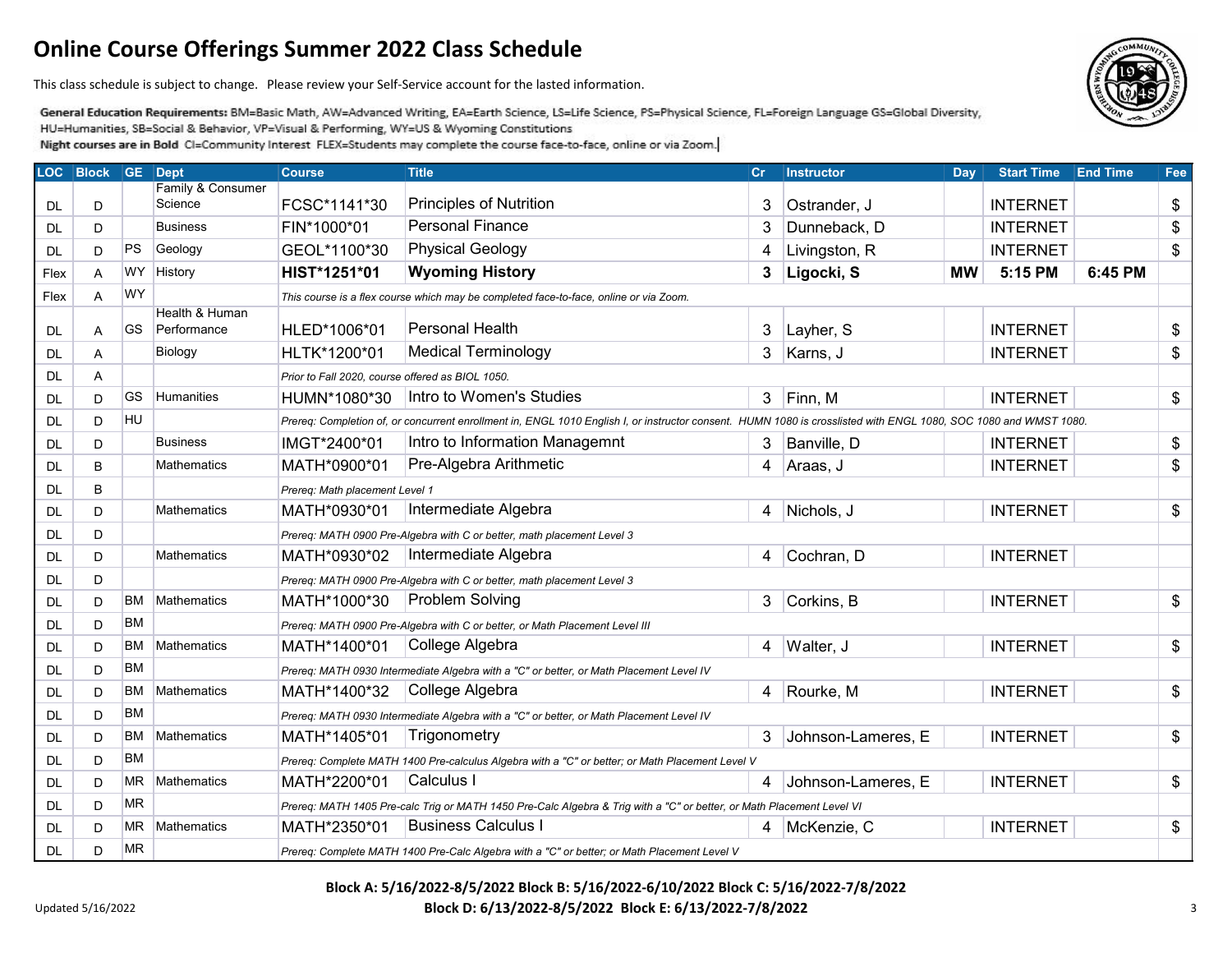This class schedule is subject to change. Please review your Self-Service account for the lasted information.

General Education Requirements: BM=Basic Math, AW=Advanced Writing, EA=Earth Science, LS=Life Science, PS=Physical Science, FL=Foreign Language GS=Global Diversity, HU=Humanities, SB=Social & Behavior, VP=Visual & Performing, WY=US & Wyoming Constitutions

Night courses are in Bold CI=Community Interest FLEX=Students may complete the course face-to-face, online or via Zoom.

| <b>LOC</b> | <b>Block</b> |           | <b>GE</b> Dept           | <b>Course</b>                                                                                                                                             | <b>Title</b>                                                                                                                                                                                                                                                    | Cr | <b>Instructor</b> | Day | <b>Start Time</b> | <b>End Time</b> | Fee                        |
|------------|--------------|-----------|--------------------------|-----------------------------------------------------------------------------------------------------------------------------------------------------------|-----------------------------------------------------------------------------------------------------------------------------------------------------------------------------------------------------------------------------------------------------------------|----|-------------------|-----|-------------------|-----------------|----------------------------|
| DL         | D            |           | Mathematics              | MATH*2355*01                                                                                                                                              | Mathematical Apps for Bus                                                                                                                                                                                                                                       | 4  | McKenzie, C       |     | <b>INTERNET</b>   |                 | \$                         |
| <b>DL</b>  | D            |           |                          |                                                                                                                                                           | Prereq: Complete MATH 1400 Pre-Calc Algebra with a "C" or better; or Math Placement Level V                                                                                                                                                                     |    |                   |     |                   |                 |                            |
| <b>DL</b>  | D            |           | <b>Business</b>          | MGT*2100*01                                                                                                                                               | <b>Principles of Management</b>                                                                                                                                                                                                                                 | 3  | Browning, J       |     | <b>INTERNET</b>   |                 | \$                         |
| <b>DL</b>  | B            |           | Computer<br>Applications | MSFT*2895*01                                                                                                                                              | Cyber Security & Ntwk Capstone                                                                                                                                                                                                                                  |    | Thoney, M         |     | <b>INTERNET</b>   |                 | $\$\$                      |
| <b>DL</b>  | B            |           |                          |                                                                                                                                                           | Prereq: Successful completion of MSFT 1510 Windows Client Operating System and MSFT 1745 A+ Computer Maintenance, MSFT 1520 Windows Server Networking plus completion<br>or concurrent enrollment in sophomore required program courses, or instructor consent. |    |                   |     |                   |                 |                            |
| DL.        | B            |           | Computer<br>Applications | MSFT*2970*01                                                                                                                                              | Networking Internship                                                                                                                                                                                                                                           |    | Thoney, M         |     | <b>INTERNET</b>   |                 | \$                         |
| <b>DL</b>  | D            |           | Philosophy               | PHIL*2300*01                                                                                                                                              | <b>Ethics in Practice</b>                                                                                                                                                                                                                                       | 3  | Sasse, G          |     | <b>INTERNET</b>   |                 | \$                         |
| DL.        | D            | <b>WY</b> | <b>Political Science</b> | POLS*1000*01                                                                                                                                              | American & Wyoming Government                                                                                                                                                                                                                                   | 3  | Loza Hoyos, O     |     | <b>INTERNET</b>   |                 | $\frac{1}{2}$              |
| <b>DL</b>  | D            | <b>WY</b> |                          |                                                                                                                                                           | Prereq: Completion of or concurrent enrollment in ENGL 1010 English I, or instructor consent                                                                                                                                                                    |    |                   |     |                   |                 |                            |
| <b>DL</b>  | D            | WY        | <b>Political Science</b> | POLS*1000*02                                                                                                                                              | American & Wyoming Government                                                                                                                                                                                                                                   | 3  | Thomas, M         |     | <b>INTERNET</b>   |                 | \$                         |
| DL         | D            | <b>WY</b> |                          |                                                                                                                                                           | Prereq: Completion of or concurrent enrollment in ENGL 1010 English I, or instructor consent                                                                                                                                                                    |    |                   |     |                   |                 |                            |
| DL         | D            | <b>SB</b> | Psychology               | PSYC*1000*31                                                                                                                                              | General Psychology                                                                                                                                                                                                                                              | 4  | Preuit, N         |     | <b>INTERNET</b>   |                 | $\boldsymbol{\mathsf{S}}$  |
| <b>DL</b>  | D            | <b>SB</b> |                          |                                                                                                                                                           | Prereq: Completion of or concurrent enrollment in ENGL 1010 English I, or instructor consent                                                                                                                                                                    |    |                   |     |                   |                 |                            |
| DL         | A            |           | Psychology               | PSYC*2300*01                                                                                                                                              | Developmental Psychology                                                                                                                                                                                                                                        | 3  | Kristiansen, R    |     | <b>INTERNET</b>   |                 | \$                         |
| <b>DL</b>  | Α            |           |                          |                                                                                                                                                           | Prereq: Successful complettion of or concurrent enrollment in PSYC 1000 General Psychology                                                                                                                                                                      |    |                   |     |                   |                 |                            |
| DL         | D            |           | Psychology               | PSYC*2340*01                                                                                                                                              | Abnormal Psychology                                                                                                                                                                                                                                             | 3  | Arena, A          |     | <b>INTERNET</b>   |                 | $\frac{1}{2}$              |
| <b>DL</b>  | D            |           |                          |                                                                                                                                                           | Prereq: PSYC 1000 General Psychology with a C or better                                                                                                                                                                                                         |    |                   |     |                   |                 |                            |
| DL.        | D            |           | Psychology               | PSYC*2380*30                                                                                                                                              | Social Psychology                                                                                                                                                                                                                                               | 3  | Engel, S          |     | <b>INTERNET</b>   |                 | $\boldsymbol{\mathsf{\$}}$ |
| <b>DL</b>  | D            |           |                          | Prereq: PSYC 1000 General Psychology                                                                                                                      |                                                                                                                                                                                                                                                                 |    |                   |     |                   |                 |                            |
| DL         | D            | <b>SB</b> | Sociology                | SOC*1000*33                                                                                                                                               | Sociological Principles                                                                                                                                                                                                                                         | 3  | Preuit, N         |     | <b>INTERNET</b>   |                 | \$                         |
| DL         | D            | <b>SB</b> |                          |                                                                                                                                                           | Prereq: Successful completion of or concurrent enrollment in ENGL 1010 English I, or Reading Placement level 3, or instructor consent                                                                                                                           |    |                   |     |                   |                 |                            |
| DL         | D            | <b>GS</b> | Sociology                | SOC*1080*30                                                                                                                                               | Intro to Women's Studies                                                                                                                                                                                                                                        | 3  | Finn, M           |     | <b>INTERNET</b>   |                 | \$                         |
| <b>DL</b>  | D            | HU        |                          |                                                                                                                                                           | Prereq: Completion of, or concurrent enrollment in, ENGL 1010 English I, or instructor consent. SOC 1080 is crosslisted with HUMN 1080, ENGL 1080 and WMST 1080.                                                                                                |    |                   |     |                   |                 |                            |
| <b>DL</b>  | Α            |           | Sociology                | SOC*2000*01                                                                                                                                               | Introduction to Social Work                                                                                                                                                                                                                                     | 3  | Wetz, A           |     | <b>INTERNET</b>   |                 | \$                         |
| <b>DL</b>  | Α            |           |                          | SOC 2000 is cross listed with SOWK 2000.                                                                                                                  |                                                                                                                                                                                                                                                                 |    |                   |     |                   |                 |                            |
| DL.        | Α            |           | Sociology                | SOC*2300*01                                                                                                                                               | <b>Counseling Skills</b>                                                                                                                                                                                                                                        | 3  | Goodrich-Premo, E |     | <b>INTERNET</b>   |                 | $\$\$                      |
| DL         | Α            |           |                          | Crosslisted with CRMJ 2300 and CNSL 2300 Counseling Skills Prereq: Completion of English 1010 or enrollment in ENGL 1010 English I or instructor consent. |                                                                                                                                                                                                                                                                 |    |                   |     |                   |                 |                            |
| <b>DL</b>  | Α            |           | Social Work              |                                                                                                                                                           | SOWK*2000*01   Introduction to Social Work                                                                                                                                                                                                                      | 3  | Wetz, A           |     | <b>INTERNET</b>   |                 | \$                         |

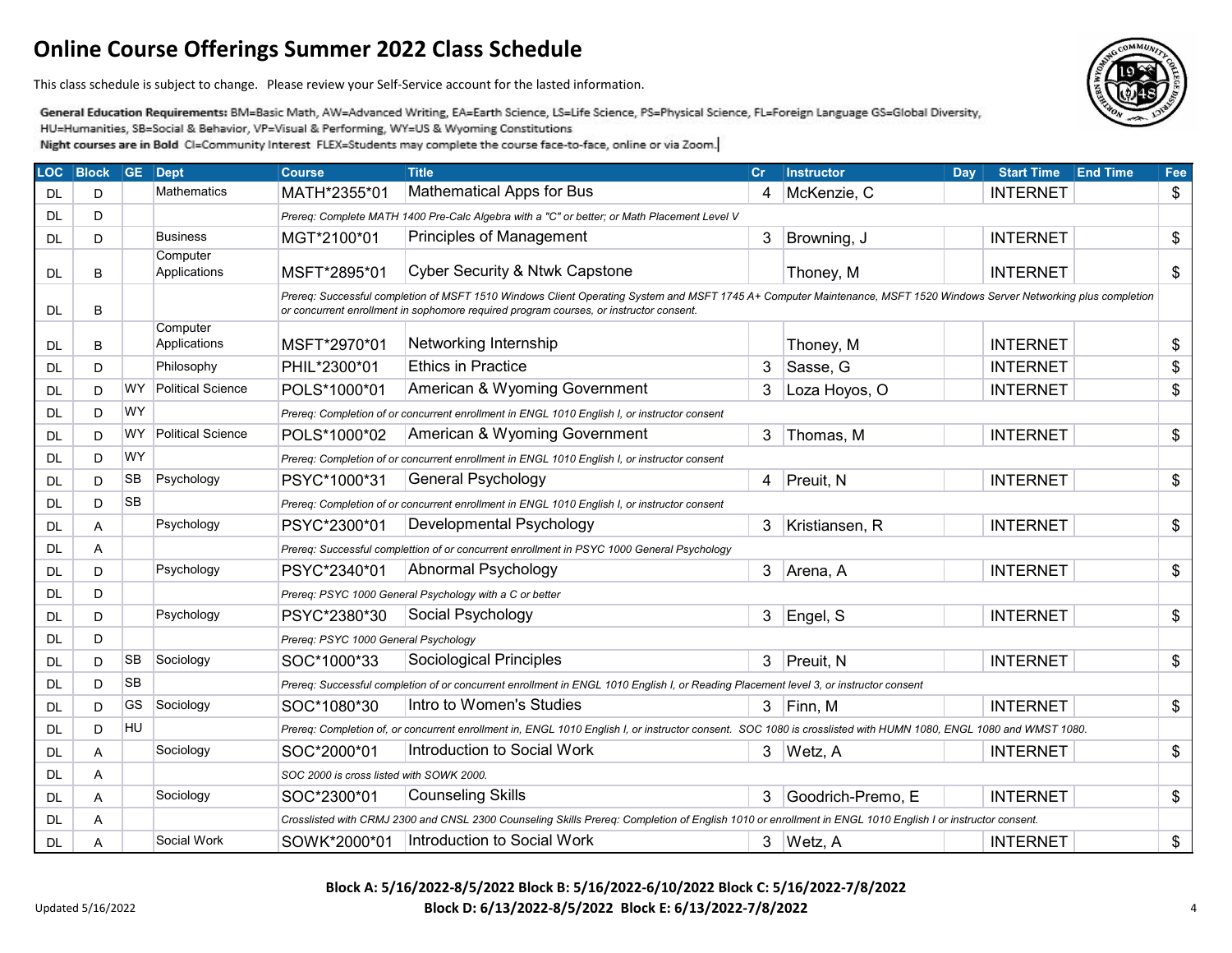This class schedule is subject to change. Please review your Self-Service account for the lasted information.

General Education Requirements: BM=Basic Math, AW=Advanced Writing, EA=Earth Science, LS=Life Science, PS=Physical Science, FL=Foreign Language GS=Global Diversity, HU=Humanities, SB=Social & Behavior, VP=Visual & Performing, WY=US & Wyoming Constitutions Night courses are in Bold CI=Community Interest FLEX=Students may complete the course face-to-face, online or via Zoom.

| <b>LOC</b> | <b>Block GE Dept</b> |           |                 | <b>Course</b>                                                   | <b>Title</b>                                                                                                                                                           | <b>Cr</b> | <b>Instructor</b> | Day | <b>Start Time</b> | <b>End Time</b> | Fee |  |  |
|------------|----------------------|-----------|-----------------|-----------------------------------------------------------------|------------------------------------------------------------------------------------------------------------------------------------------------------------------------|-----------|-------------------|-----|-------------------|-----------------|-----|--|--|
| <b>DL</b>  | A                    |           |                 | SOWK 2000 is cross listed with SOC 2000.                        |                                                                                                                                                                        |           |                   |     |                   |                 |     |  |  |
| DI.        | B.                   |           | MR Mathematics  | STAT*2050*01                                                    | <b>Fundamentals of Statistics</b>                                                                                                                                      | 4         | Araas, J          |     | <b>INTERNET</b>   |                 | \$  |  |  |
|            |                      | <b>MR</b> |                 |                                                                 |                                                                                                                                                                        |           |                   |     |                   |                 |     |  |  |
| <b>DL</b>  | B.                   |           |                 |                                                                 | Prereg: Complete MATH 1000 Problem Solving, MATH 1400 Pre-Calculus Algebra or MATH 1450 Pre-Calc Algebra/Trig with a grade of "C" or better; or Math Placement Level V |           |                   |     |                   |                 |     |  |  |
| DI.        | D.                   |           | MR Mathematics  | STAT*2050*30                                                    | <b>Fundamentals of Statistics</b>                                                                                                                                      | 4         | Corkins, B        |     | <b>INTERNET</b>   |                 | \$  |  |  |
| <b>DL</b>  | D                    | <b>MR</b> |                 |                                                                 | Prereq: Complete MATH 1000 Problem Solving, MATH 1400 Pre-Calculus Algebra or MATH 1450 Pre-Calc Algebra/Trig with a grade of "C" or better; or Math Placement Level V |           |                   |     |                   |                 |     |  |  |
| <b>DL</b>  | B                    |           | MR Mathematics  | STAT*2070*01                                                    | Intro Stats for Social Science                                                                                                                                         | 4         | Araas, J          |     | <b>INTERNET</b>   |                 | \$  |  |  |
| DL         | B                    | <b>MR</b> |                 |                                                                 | Prereq: Complete MATH 1000 Problem Solving, MATH 1400 Pre-Calculus Algebra or MATH 1450 Pre-Calc Algebra/Trig with a grade of "C" or better; or Math Placement Level V |           |                   |     |                   |                 |     |  |  |
| <b>DL</b>  | D.                   |           | MR Mathematics  | STAT*2070*30                                                    | Intro Stats for Social Science                                                                                                                                         | 4         | Corkins, B        |     | <b>INTERNET</b>   |                 | \$  |  |  |
| <b>DL</b>  | D                    | <b>MR</b> |                 |                                                                 | Prereq: Complete MATH 1000 Problem Solving, MATH 1400 Pre-Calculus Algebra or MATH 1450 Pre-Calc Algebra/Trig with a grade of "C" or better; or Math Placement Level V |           |                   |     |                   |                 |     |  |  |
| <b>DL</b>  | D.                   | <b>GS</b> | Women's Studies | WMST*1080*30                                                    | Intro to Women's Studies                                                                                                                                               | 3         | Finn, M           |     | <b>INTERNET</b>   |                 | \$  |  |  |
| DL         | D                    | <b>HU</b> |                 |                                                                 | Prereq: Completion of, or concurrent enrollment in, ENGL 1010 English I, or instructor consent. WMST 1080 is crosslisted with HUMN 1080, SOC 1080 and ENGL 1080.       |           |                   |     |                   |                 |     |  |  |
| <b>DL</b>  | D.                   | LS.       | Zoology         | ZOO*2010*30                                                     | Human Anatomy and Physiology I                                                                                                                                         | 4         | Ostrander, J      |     | <b>INTERNET</b>   |                 | \$  |  |  |
| DL         | D                    | LS.       |                 |                                                                 | Prereq: One semester of college biology or chemistry, or instructor consent. Course Fee.                                                                               |           |                   |     |                   |                 |     |  |  |
| <b>DL</b>  | D.                   | LS        | Zoology         | ZOO*2020*01                                                     | Human Anat and Physiology II                                                                                                                                           | 4         | Menkhaus, B       |     | <b>INTERNET</b>   |                 | \$  |  |  |
| DL         | D                    | LS.       |                 | Prereq: ZOO 2010 Human A&P I or instructor consent. Course Fee. |                                                                                                                                                                        |           |                   |     |                   |                 |     |  |  |

|           |                   |           | Block B: 5/16/2022-6/10/2022 |                                |                                                                                                                                                                                                                                                                 |                |                   |  |                             |  |    |
|-----------|-------------------|-----------|------------------------------|--------------------------------|-----------------------------------------------------------------------------------------------------------------------------------------------------------------------------------------------------------------------------------------------------------------|----------------|-------------------|--|-----------------------------|--|----|
|           | LOC Block GE Dept |           |                              | <b>Course</b>                  | <b>Title</b>                                                                                                                                                                                                                                                    | $\mathbf{c}$ r | <b>Instructor</b> |  | Day Start Time End Time Fee |  |    |
| DL        | B                 |           | <b>Mathematics</b>           | MATH*0900*01                   | Pre-Algebra Arithmetic                                                                                                                                                                                                                                          | 4              | Araas, J          |  | <b>INTERNET</b>             |  | \$ |
| DL        | B                 |           |                              | Prereg: Math placement Level 1 |                                                                                                                                                                                                                                                                 |                |                   |  |                             |  |    |
| <b>DL</b> | B                 |           | Computer<br>Applications     | MSFT*2895*01                   | Cyber Security & Ntwk Capstone                                                                                                                                                                                                                                  |                | Thoney, M         |  | <b>INTERNET</b>             |  | \$ |
| DL        | B                 |           |                              |                                | Prereq: Successful completion of MSFT 1510 Windows Client Operating System and MSFT 1745 A+ Computer Maintenance, MSFT 1520 Windows Server Networking plus completion<br>or concurrent enrollment in sophomore required program courses, or instructor consent. |                |                   |  |                             |  |    |
| DL        | B                 |           | Computer<br>Applications     | MSFT*2970*01                   | Networking Internship                                                                                                                                                                                                                                           |                | Thoney, M         |  | <b>INTERNET</b>             |  | \$ |
| DL        | B                 | <b>MR</b> | <b>Mathematics</b>           | STAT*2050*01                   | <b>Fundamentals of Statistics</b>                                                                                                                                                                                                                               | 4              | Araas, J          |  | <b>INTERNET</b>             |  | \$ |
| DL        | B                 | <b>MR</b> |                              |                                | Prereq: Complete MATH 1000 Problem Solving, MATH 1400 Pre-Calculus Algebra or MATH 1450 Pre-Calc Algebra/Trig with a grade of "C" or better; or Math Placement Level V                                                                                          |                |                   |  |                             |  |    |
| DL        | B                 | <b>MR</b> | <b>Mathematics</b>           | STAT*2070*01                   | Intro Stats for Social Science                                                                                                                                                                                                                                  |                | Araas, J          |  | <b>INTERNET</b>             |  | \$ |

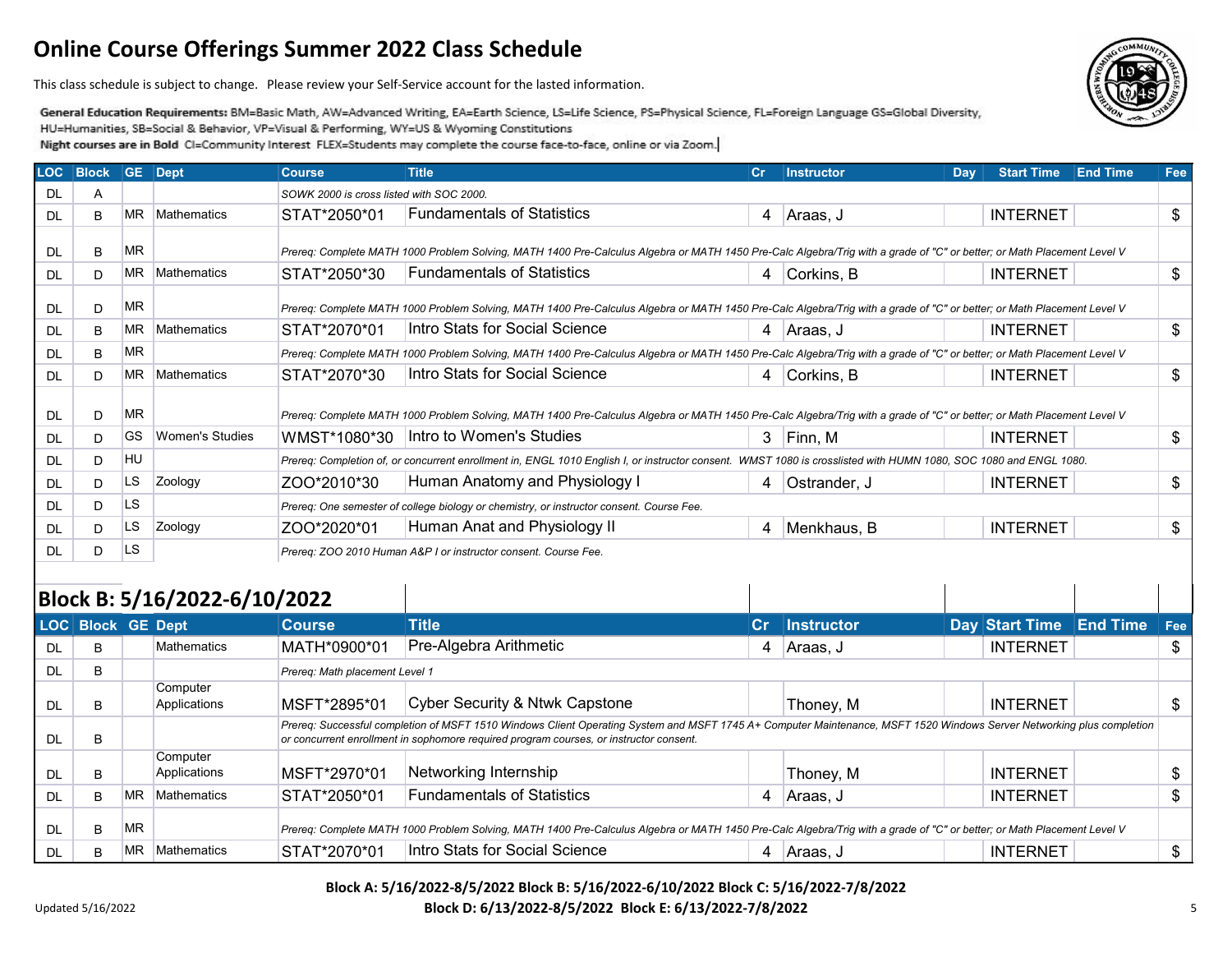This class schedule is subject to change. Please review your Self-Service account for the lasted information.

General Education Requirements: BM=Basic Math, AW=Advanced Writing, EA=Earth Science, LS=Life Science, PS=Physical Science, FL=Foreign Language GS=Global Diversity, HU=Humanities, SB=Social & Behavior, VP=Visual & Performing, WY=US & Wyoming Constitutions Night courses are in Bold CI=Community Interest FLEX=Students may complete the course face-to-face, online or via Zoom.

| <b>LOC</b> | <b>Block</b>                | <b>GE</b> | Dept                        | <b>Course</b>                                                                                                                                                                                  | <b>Title</b>                                                                                                                                                                                                                                                                                    | Cr             | <b>Instructor</b> | Dav | <b>Start Time</b>       | <b>End Time</b> | Fee |  |  |
|------------|-----------------------------|-----------|-----------------------------|------------------------------------------------------------------------------------------------------------------------------------------------------------------------------------------------|-------------------------------------------------------------------------------------------------------------------------------------------------------------------------------------------------------------------------------------------------------------------------------------------------|----------------|-------------------|-----|-------------------------|-----------------|-----|--|--|
| DL.        | B                           | <b>MR</b> |                             |                                                                                                                                                                                                | Prereq: Complete MATH 1000 Problem Solving, MATH 1400 Pre-Calc Algebra or MATH 1450 Pre-Calc Algebra & Trig with a grade of "C" or better; or Math Placement Level V                                                                                                                            |                |                   |     |                         |                 |     |  |  |
|            |                             |           |                             |                                                                                                                                                                                                |                                                                                                                                                                                                                                                                                                 |                |                   |     |                         |                 |     |  |  |
|            |                             |           |                             |                                                                                                                                                                                                |                                                                                                                                                                                                                                                                                                 |                |                   |     |                         |                 |     |  |  |
|            |                             |           | Block C: 5/16/2022-7/8/2022 |                                                                                                                                                                                                |                                                                                                                                                                                                                                                                                                 |                |                   |     |                         |                 |     |  |  |
|            | LOC Block GE Dept           |           |                             | <b>Course</b>                                                                                                                                                                                  | <b>Title</b>                                                                                                                                                                                                                                                                                    | $\mathsf{Cr}$  | <b>Instructor</b> |     | Day Start Time          | <b>End Time</b> | Fee |  |  |
| <b>DL</b>  | $\mathsf{C}$                | <b>PS</b> | Chemistry                   | CHEM*1000*01                                                                                                                                                                                   | Intro to Chemistry                                                                                                                                                                                                                                                                              | 4              | Vorndam, P        |     | <b>INTERNET</b>         |                 | \$  |  |  |
|            |                             |           |                             |                                                                                                                                                                                                | Prereq: Completion of or concurrent enrollment in MATH 0930 Intermediate Algebra or math placement at a higher level. Course Fee.                                                                                                                                                               |                |                   |     |                         |                 |     |  |  |
|            |                             |           |                             |                                                                                                                                                                                                |                                                                                                                                                                                                                                                                                                 |                |                   |     |                         |                 |     |  |  |
|            | Block D: 6/13/2022-8/5/2022 |           |                             |                                                                                                                                                                                                |                                                                                                                                                                                                                                                                                                 |                |                   |     |                         |                 |     |  |  |
|            | LOC Block GE Dept           |           |                             | <b>Course</b>                                                                                                                                                                                  | <b>Title</b>                                                                                                                                                                                                                                                                                    | cr             | <b>Instructor</b> |     | Day Start Time End Time |                 | Fee |  |  |
| DL         | D                           |           | Accounting                  | ACCT*2010*01                                                                                                                                                                                   | Principles of Accounting I                                                                                                                                                                                                                                                                      | 4              | Browning, J       |     | <b>INTERNET</b>         |                 | \$  |  |  |
| <b>DL</b>  | D                           |           |                             |                                                                                                                                                                                                | Prior to Fall 2021, course was offered as ACCT 1010.                                                                                                                                                                                                                                            |                |                   |     |                         |                 |     |  |  |
| DL         | D                           |           | Accounting                  | ACCT*2020*01                                                                                                                                                                                   | <b>Principles of Accounting II</b>                                                                                                                                                                                                                                                              | 4              | St Clair, K       |     | <b>INTERNET</b>         |                 | \$  |  |  |
| DL         | D                           |           |                             |                                                                                                                                                                                                | Prereq: ACCT 1010 Accounting I with a "C" or better. Prior to Fall 2021, course was offered as ACCT 1020.                                                                                                                                                                                       |                |                   |     |                         |                 |     |  |  |
| DL.        | D                           |           | Addictions                  | ADDN*2010*01                                                                                                                                                                                   | <b>Addictions Assessment</b>                                                                                                                                                                                                                                                                    | $\overline{2}$ | Sasse, G          |     | <b>INTERNET</b>         |                 | \$  |  |  |
| <b>DL</b>  | D                           | <b>SB</b> | Anthropology                | ANTH*1200*01                                                                                                                                                                                   | Intro to Cultural Anthropology                                                                                                                                                                                                                                                                  | 3              | Kristiansen, B    |     | <b>INTERNET</b>         |                 | \$  |  |  |
| DL         | D                           |           | <b>Business</b>             | BADM*1000*01                                                                                                                                                                                   | Intro to Business                                                                                                                                                                                                                                                                               | 3              | Gardner, L        |     | <b>INTERNET</b>         |                 | \$  |  |  |
| DL         | D.                          |           | <b>Business</b>             | BADM*1000*02                                                                                                                                                                                   | Intro to Business                                                                                                                                                                                                                                                                               | 3              | Hutchinson, K     |     | <b>INTERNET</b>         |                 | \$  |  |  |
| DL.        | D                           |           | <b>Business</b>             | BADM*1020*01                                                                                                                                                                                   | <b>Business Communication</b>                                                                                                                                                                                                                                                                   | 3              | Roe, J            |     | <b>INTERNET</b>         |                 | \$  |  |  |
| DL.        | D                           |           |                             |                                                                                                                                                                                                | Prereq: ENGL 1010 English I with a "C" or better. Prior to Fall 2021, course was offered as BADM 2015.                                                                                                                                                                                          |                |                   |     |                         |                 |     |  |  |
| <b>DL</b>  | D                           |           | <b>Business</b>             | BADM*2030*01                                                                                                                                                                                   | <b>Business Ethics</b>                                                                                                                                                                                                                                                                          | 3              | Rothstein, D      |     | <b>INTERNET</b>         |                 | \$  |  |  |
| DL         | D                           | LS        | Biology                     | BIOL*1010*30                                                                                                                                                                                   | General Biology I                                                                                                                                                                                                                                                                               | 4              | Godwin, B         |     | <b>INTERNET</b>         |                 | \$  |  |  |
| DL.        | D                           | <b>LS</b> |                             |                                                                                                                                                                                                | Prereq: Completion of or concurrent enrollment in MATH 1000 Problem Solving, MATH 0930 Intermediate Algebra or higher level math, or Math Placement Level IV. Then completion<br>of or concurrent enrollment in ENGL 1010 English I, or equivalent placement, or instructor consent. Course Fee |                |                   |     |                         |                 |     |  |  |
| DL         | D.                          | <b>LS</b> | Biology                     | BIOL*1020*01                                                                                                                                                                                   | Life Science                                                                                                                                                                                                                                                                                    | 4              | Penrose, S        |     | <b>INTERNET</b>         |                 | \$  |  |  |
| DL.        | D                           |           | <b>Business</b>             | BOTK*2970*01                                                                                                                                                                                   | Occupational Internship                                                                                                                                                                                                                                                                         | 3              | Rothstein, D      |     | <b>INTERNET</b>         |                 | \$  |  |  |
| DL         | D                           |           |                             | Prereq: CMAP 1680 Office Productivity Tool, COMM 1030 Interpersonal Communications, or BADM 1020 Business Communication and Writing with a C or better. Internship requires<br>150 work hours. |                                                                                                                                                                                                                                                                                                 |                |                   |     |                         |                 |     |  |  |
| DL         | D                           | PS        | Chemistry                   | CHEM*1000*30                                                                                                                                                                                   | Intro to Chemistry                                                                                                                                                                                                                                                                              | 4              | Kodet, J          |     | <b>INTERNET</b>         |                 | \$  |  |  |
| DL.        | D                           | PS        |                             |                                                                                                                                                                                                | Prereq: Completion of or concurrent enrollment in MATH 0930 Intermediate Algebra or math placement at a higher level. Course Fee.                                                                                                                                                               |                |                   |     |                         |                 |     |  |  |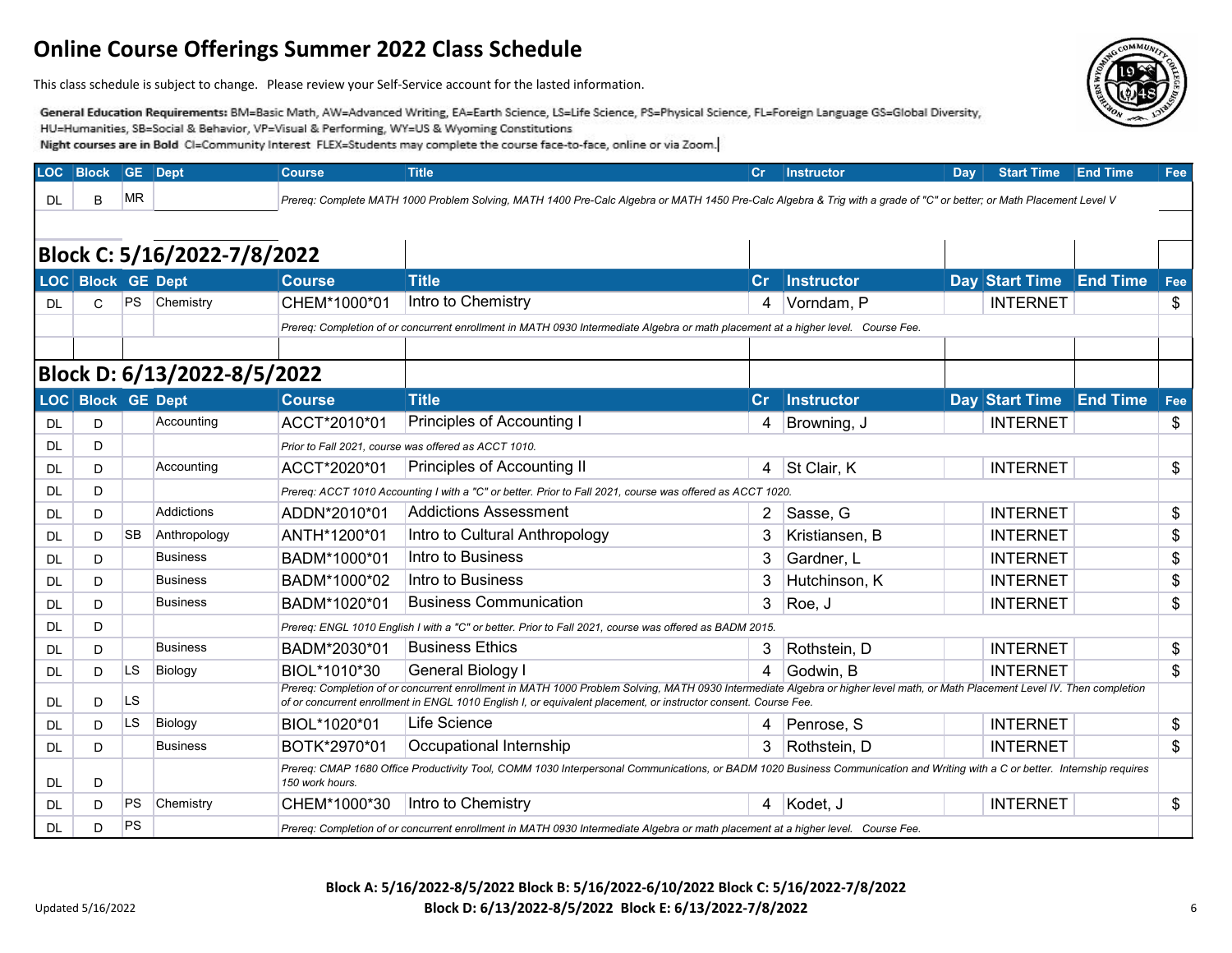This class schedule is subject to change. Please review your Self-Service account for the lasted information.

General Education Requirements: BM=Basic Math, AW=Advanced Writing, EA=Earth Science, LS=Life Science, PS=Physical Science, FL=Foreign Language GS=Global Diversity, HU=Humanities, SB=Social & Behavior, VP=Visual & Performing, WY=US & Wyoming Constitutions

Night courses are in Bold CI=Community Interest FLEX=Students may complete the course face-to-face, online or via Zoom.

| <b>LOC</b> | <b>Block</b> |           | <b>GE</b> Dept                   | <b>Course</b>                                    | <b>Title</b>                                                                                                                                                     | cr | <b>Instructor</b> | Day | <b>Start Time</b> | <b>End Time</b> | Fee |
|------------|--------------|-----------|----------------------------------|--------------------------------------------------|------------------------------------------------------------------------------------------------------------------------------------------------------------------|----|-------------------|-----|-------------------|-----------------|-----|
| <b>DL</b>  | D            |           | Computer<br>Applications         | CMAP*1680*01                                     | <b>Office Productivity Tools</b>                                                                                                                                 | 3  | Paquet, M         |     | <b>INTERNET</b>   |                 | \$  |
|            |              |           | Computer                         |                                                  |                                                                                                                                                                  |    |                   |     |                   |                 |     |
| <b>DL</b>  | D            |           | Applications                     | CMAP*1720*30                                     | <b>Advanced Word Processing</b>                                                                                                                                  |    | 1.5 Paquet, M     |     | <b>INTERNET</b>   |                 | \$  |
|            |              |           | Computer                         |                                                  |                                                                                                                                                                  |    |                   |     |                   |                 |     |
| <b>DL</b>  | D            |           | Applications                     | CMAP*1752*30                                     | <b>Advanced Spreadsheet</b>                                                                                                                                      |    | 1.5 Paquet, M     |     | <b>INTERNET</b>   |                 | \$  |
| DL         | D            |           |                                  |                                                  | Complete CMAP 1680 Office Productivity with a C or better or instructor consent.                                                                                 |    |                   |     |                   |                 |     |
|            |              |           | Computer                         |                                                  |                                                                                                                                                                  |    |                   |     |                   |                 |     |
| <b>DL</b>  | D            |           | Applications                     | CMAP*1815*01                                     | <b>Database Applications</b>                                                                                                                                     | 3  | Paquet, M         |     | <b>INTERNET</b>   |                 | \$  |
| DL.        | D            |           | Computer<br>Applications         | CMAP*1826*30                                     | <b>Advanced Presentation</b>                                                                                                                                     |    | 1.5 Paquet, M     |     | <b>INTERNET</b>   |                 | \$  |
| <b>DL</b>  | D            | HU        | Communications                   | COMM*2010*02                                     | <b>Public Speaking</b>                                                                                                                                           | 3  | Schilling, S      |     | <b>INTERNET</b>   |                 | \$  |
| <b>DL</b>  | D            | HU        |                                  |                                                  | Prereq: ENGL 1010 English I with a grade of C or better                                                                                                          |    |                   |     |                   |                 |     |
| DL.        | D            | <b>SB</b> | Economics                        | ECON*1010*01                                     | Macroeconomics                                                                                                                                                   | 3  | Mantey, K         |     | <b>INTERNET</b>   |                 | \$  |
|            |              | <b>SB</b> | Economics                        | ECON*1020*01                                     | Microeconomics                                                                                                                                                   | 3  |                   |     | <b>INTERNET</b>   |                 | \$  |
| <b>DL</b>  | D            |           |                                  |                                                  |                                                                                                                                                                  |    | Young, A          |     |                   |                 |     |
| <b>DL</b>  | D            | <b>BW</b> | English                          | ENGL*1010*01                                     | <b>English Composition I</b>                                                                                                                                     | 3  | Jensen, M         |     | <b>INTERNET</b>   |                 | \$  |
| DL         | D            | <b>BW</b> |                                  |                                                  | Prereq: Level 3 Reading Placement or "C" or better in ENGL 0700 Integrated Reading & Writing                                                                     |    |                   |     |                   |                 |     |
| <b>DL</b>  | D            | <b>BW</b> | English                          | ENGL*1010*02                                     | <b>English Composition I</b>                                                                                                                                     | 3  | Jensen, M         |     | <b>INTERNET</b>   |                 | \$  |
| <b>DL</b>  | D            | <b>BW</b> |                                  |                                                  | Prereq: Level 3 Reading Placement or "C" or better in ENGL 0700 Integrated Reading & Writing                                                                     |    |                   |     |                   |                 |     |
| DL.        | D            | BW        | English                          | ENGL*1010*30                                     | <b>English Composition I</b>                                                                                                                                     | 3  | Finn, M           |     | <b>INTERNET</b>   |                 | \$  |
| <b>DL</b>  | D            | <b>BW</b> |                                  |                                                  | Prereq: Level 3 Reading Placement or "C" or better in ENGL 0700 Integrated Reading & Writing                                                                     |    |                   |     |                   |                 |     |
| <b>DL</b>  | D            | <b>BW</b> | English                          | ENGL*1010*31                                     | <b>English Composition I</b>                                                                                                                                     | 3  | Finn, M           |     | <b>INTERNET</b>   |                 | \$  |
| DL.        | D            | <b>BW</b> |                                  |                                                  | Prereq: Level 3 Reading Placement or "C" or better in ENGL 0700 Integrated Reading & Writing                                                                     |    |                   |     |                   |                 |     |
| <b>DL</b>  | D            | GS        | English                          | ENGL*1080*30                                     | Intro to Women's Studies                                                                                                                                         | 3  | Finn, M           |     | <b>INTERNET</b>   |                 | \$  |
| <b>DL</b>  | D            | HU        |                                  |                                                  | Prereq: Completion of, or concurrent enrollment in, ENGL 1010 English I, or instructor consent. ENGL 1080 is crosslisted with HUMN 1080, SOC 1080 and WMST 1080. |    |                   |     |                   |                 |     |
| DL.        | D            | AW        | English                          | ENGL*2030*01                                     | <b>Critical Reading and Writing</b>                                                                                                                              | 3  | Jensen, M         |     | <b>INTERNET</b>   |                 | \$  |
| <b>DL</b>  | D            | AW        |                                  |                                                  | Prereq: ENGL 1010 English I with a "C" or better OR instructor consent                                                                                           |    |                   |     |                   |                 |     |
|            |              |           |                                  |                                                  |                                                                                                                                                                  |    |                   |     |                   |                 |     |
| DL.        | D            |           | Engineering Science   ES*2110*30 |                                                  | <b>Statics</b>                                                                                                                                                   | 3  | Hunter, E         |     | <b>INTERNET</b>   |                 | \$  |
| DL.        | D            |           |                                  | Prereq: MATH 2200 Calculus I with a C or better  |                                                                                                                                                                  |    |                   |     |                   |                 |     |
|            |              |           | Family & Consumer                |                                                  |                                                                                                                                                                  |    |                   |     |                   |                 |     |
| <b>DL</b>  | D            |           | Science                          | FCSC*1140*01                                     | Nutrition                                                                                                                                                        |    | 2 Araas, T        |     | <b>INTERNET</b>   |                 | \$  |
| <b>DL</b>  | D            |           |                                  | Prior to Fall 2020, course offered as HOEC 1146. |                                                                                                                                                                  |    |                   |     |                   |                 |     |

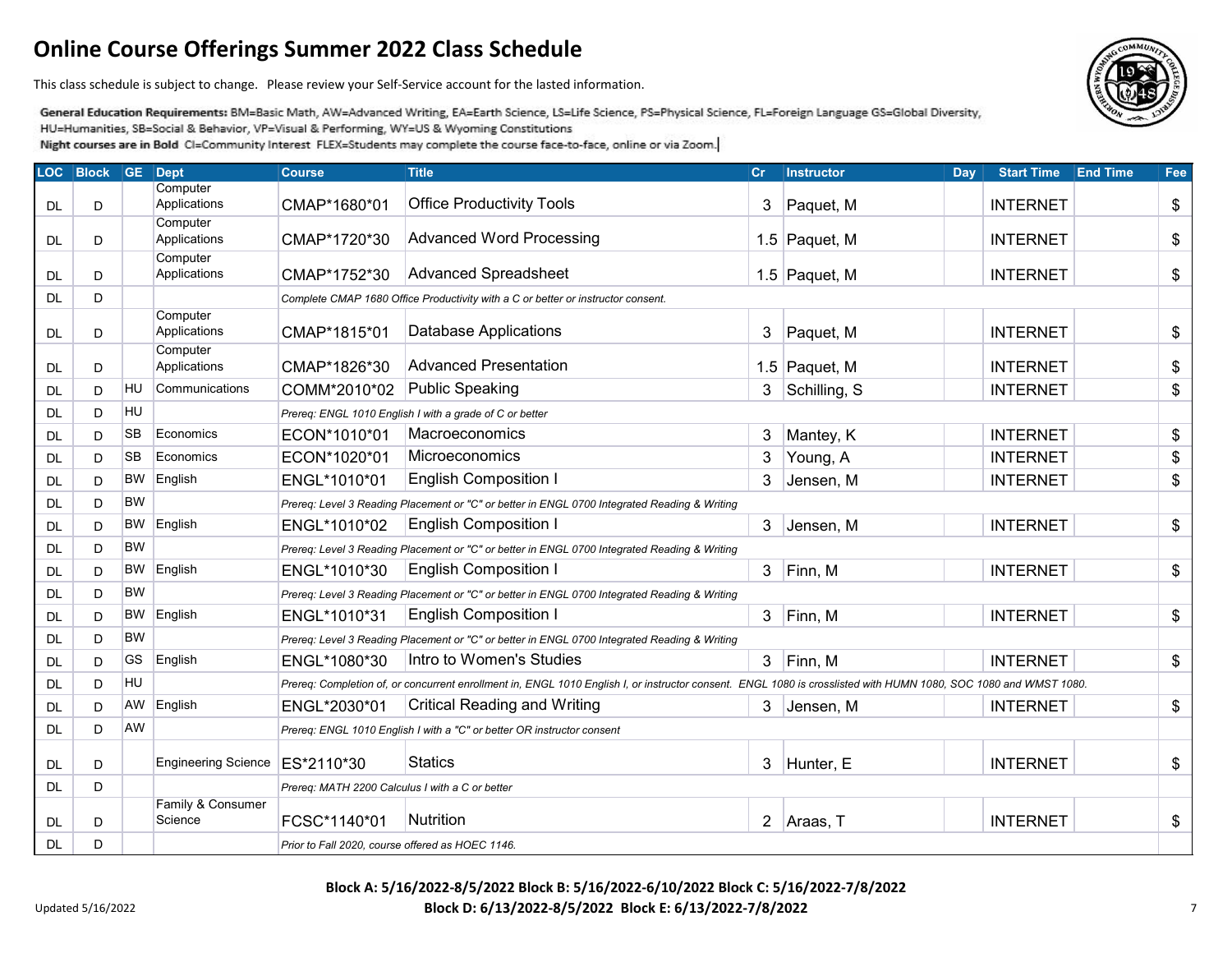This class schedule is subject to change. Please review your Self-Service account for the lasted information.

General Education Requirements: BM=Basic Math, AW=Advanced Writing, EA=Earth Science, LS=Life Science, PS=Physical Science, FL=Foreign Language GS=Global Diversity, HU=Humanities, SB=Social & Behavior, VP=Visual & Performing, WY=US & Wyoming Constitutions

Night courses are in Bold CI=Community Interest FLEX=Students may complete the course face-to-face, online or via Zoom.

| <b>LOC</b> | <b>Block</b> |           | <b>GE</b> Dept               | <b>Course</b> | <b>Title</b>                                                                                                                                                     | cr | <b>Instructor</b>  | Day | <b>Start Time</b> | <b>End Time</b> | Fee |
|------------|--------------|-----------|------------------------------|---------------|------------------------------------------------------------------------------------------------------------------------------------------------------------------|----|--------------------|-----|-------------------|-----------------|-----|
|            |              |           | Family & Consumer<br>Science | FCSC*1141*01  | Principles of Nutrition                                                                                                                                          |    |                    |     | <b>INTERNET</b>   |                 |     |
| DL         | D            |           | Family & Consumer            |               |                                                                                                                                                                  | 3  | Wattam, B          |     |                   |                 | \$  |
| DL.        | D            |           | Science                      | FCSC*1141*30  | Principles of Nutrition                                                                                                                                          | 3  | Ostrander, J       |     | <b>INTERNET</b>   |                 | \$  |
| DL.        | D            |           | <b>Business</b>              | FIN*1000*01   | <b>Personal Finance</b>                                                                                                                                          | 3  | Dunneback, D       |     | <b>INTERNET</b>   |                 | \$  |
| <b>DL</b>  | D            | <b>PS</b> | Geology                      | GEOL*1100*30  | <b>Physical Geology</b>                                                                                                                                          | 4  | Livingston, R      |     | <b>INTERNET</b>   |                 | \$  |
| DL         | D            | <b>GS</b> | <b>Humanities</b>            | HUMN*1080*30  | Intro to Women's Studies                                                                                                                                         | 3  | Finn, M            |     | <b>INTERNET</b>   |                 | \$  |
| <b>DL</b>  | D            | HU        |                              |               | Prereq: Completion of, or concurrent enrollment in, ENGL 1010 English I, or instructor consent. HUMN 1080 is crosslisted with ENGL 1080, SOC 1080 and WMST 1080. |    |                    |     |                   |                 |     |
| <b>DL</b>  | D            |           | <b>Business</b>              | IMGT*2400*01  | Intro to Information Managemnt                                                                                                                                   | 3  | Banville, D        |     | <b>INTERNET</b>   |                 | \$  |
| <b>DL</b>  | D            |           | <b>Mathematics</b>           | MATH*0930*01  | Intermediate Algebra                                                                                                                                             | 4  | Nichols, J         |     | <b>INTERNET</b>   |                 | \$  |
| <b>DL</b>  | D            |           |                              |               | Prereq: MATH 0900 Pre-Algebra with C or better, math placement Level 3                                                                                           |    |                    |     |                   |                 |     |
| <b>DL</b>  | D            |           | <b>Mathematics</b>           | MATH*0930*02  | Intermediate Algebra                                                                                                                                             | 4  | Cochran, D         |     | <b>INTERNET</b>   |                 |     |
| <b>DL</b>  | D            |           |                              |               | Prereq: MATH 0900 Pre-Algebra with C or better, math placement Level 3                                                                                           |    |                    |     |                   |                 |     |
| <b>DL</b>  | D            | BM        | Mathematics                  | MATH*1000*30  | <b>Problem Solving</b>                                                                                                                                           | 3  | Corkins, B         |     | <b>INTERNET</b>   |                 | \$  |
| <b>DL</b>  | D            | <b>BM</b> |                              |               | Prereg: MATH 0900 Pre-Algebra with C or better, math placement Level 3                                                                                           |    |                    |     |                   |                 |     |
| DL         | D            | ВM        | Mathematics                  | MATH*1400*01  | College Algebra                                                                                                                                                  | 4  | Walter, J          |     | <b>INTERNET</b>   |                 | \$  |
| DL         | D            | <b>BM</b> |                              |               | Prereq: MATH 0930 Intermediate Algebra with a "C" or better, or Math Placement Level IV                                                                          |    |                    |     |                   |                 |     |
| <b>DL</b>  | D            | <b>BM</b> | Mathematics                  | MATH*1400*32  | College Algebra                                                                                                                                                  | 4  | Rourke, M          |     | <b>INTERNET</b>   |                 | \$  |
| DL         | D            | <b>BM</b> |                              |               | Prereq: MATH 0930 Intermediate Algebra with a "C" or better, or Math Placement Level IV                                                                          |    |                    |     |                   |                 |     |
| DL         | D            | <b>BM</b> | Mathematics                  | MATH*1405*01  | Trigonometry                                                                                                                                                     | 3  | Johnson-Lameres, E |     | <b>INTERNET</b>   |                 | \$  |
| <b>DL</b>  | D            | <b>BM</b> |                              |               | Prereq: Complete MATH 1400 Pre-calculus Algebra with a "C" or better; or Math Placement Level V                                                                  |    |                    |     |                   |                 |     |
| <b>DL</b>  | D            | <b>MR</b> | Mathematics                  | MATH*2200*01  | Calculus I                                                                                                                                                       | 4  | Johnson-Lameres, E |     | <b>INTERNET</b>   |                 | \$  |
| <b>DL</b>  | D            | MR        |                              |               | Prereq: MATH 1405 Pre-calc Trig or MATH 1450 Pre-Calc Algebra & Trig with a "C" or better, or Math Placement Level VI                                            |    |                    |     |                   |                 |     |
| <b>DL</b>  | D            | <b>MR</b> | Mathematics                  | MATH*2350*01  | <b>Business Calculus I</b>                                                                                                                                       | 4  | McKenzie, C        |     | <b>INTERNET</b>   |                 | \$  |
| <b>DL</b>  | D            | <b>MR</b> |                              |               | Prereq: Complete MATH 1400 Pre-Calc Algebra with a "C" or better; or Math Placement Level V                                                                      |    |                    |     |                   |                 |     |
| <b>DL</b>  | D            |           | <b>Mathematics</b>           | MATH*2355*01  | <b>Mathematical Apps for Bus</b>                                                                                                                                 | 4  | McKenzie, C        |     | <b>INTERNET</b>   |                 | \$  |
| <b>DL</b>  | D            |           |                              |               | Prereq: MATH 1400 College Algebra with a C or better, or Math Placement Level V                                                                                  |    |                    |     |                   |                 |     |
| <b>DL</b>  | D            |           | <b>Business</b>              | MGT*2100*01   | Principles of Management                                                                                                                                         | 3  | Browning, J        |     | <b>INTERNET</b>   |                 | \$  |
| <b>DL</b>  | D            |           | Philosophy                   | PHIL*2300*01  | <b>Ethics in Practice</b>                                                                                                                                        | 3  | Sasse, G           |     | <b>INTERNET</b>   |                 | \$  |
| <b>DL</b>  | D            | <b>WY</b> | Political Science            | POLS*1000*01  | American & Wyoming Government                                                                                                                                    | 3  | Loza Hoyos, O      |     | <b>INTERNET</b>   |                 | \$  |
| <b>DL</b>  | D            | <b>WY</b> |                              |               | Prereq: Completion of or concurrent enrollment in ENGL 1010 English I, or instructor consent                                                                     |    |                    |     |                   |                 |     |